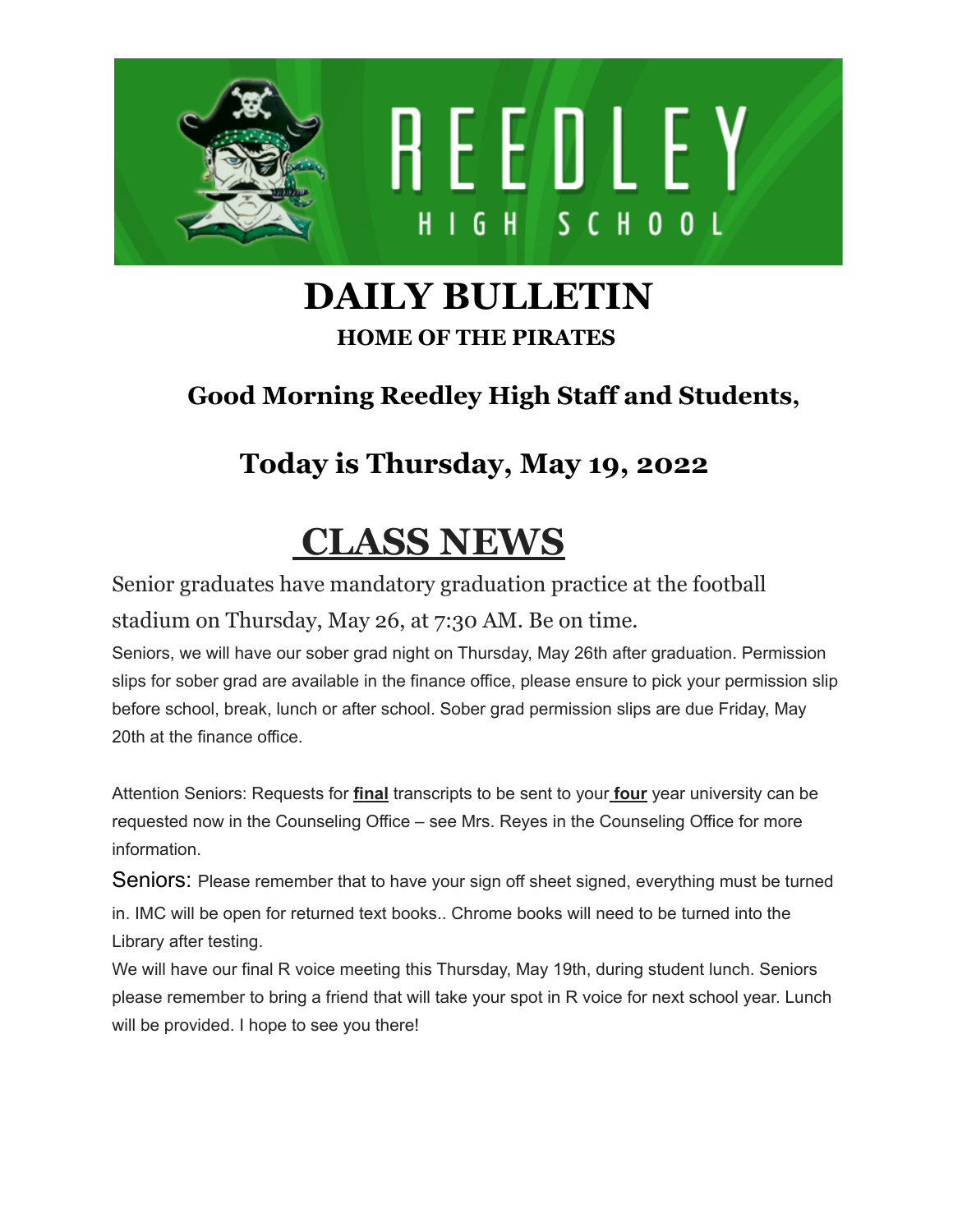Students who were academic award recipients and did not pick up academic award folders, please pick them ASAP. They are located in the counseling office. Please pick up your awards during break, lunch or after school ONLY. We close the office at 4:30pm. Please **do not come to pick up award during class.**

"Hey Pirate football fans, come out next Monday and watch our Ladies compete in the 2022 Powder Puff Classic and cheer on your graduating class. Freshman vs Sophomores at 5pm and the main event Juniors vs Seniors at 6:30. Good football, good music and good food. Tickets are \$5 at the gate."

### **CLUB NEWS**

Amazing RHS GAVErs, we will have our end - of - year luncheon this Friday, May 20th, in room 705. Come and bring a friend interested in joining this initiative. Come and get your certificates as well.

### **SPORTS NEWS**

# **SPORTS FOR THE WEEK Athletic releases for the day:**

**Thursday May 19** No Games Today

**Friday May 20** Varsity Softball, CIF Playoffs Round 2 (if win on Tuesday): TBD

**Saturday May 21 Varsity Track & Field, Qualifiers at Central Section Championships at Buchanan:** Departure and times, TBD